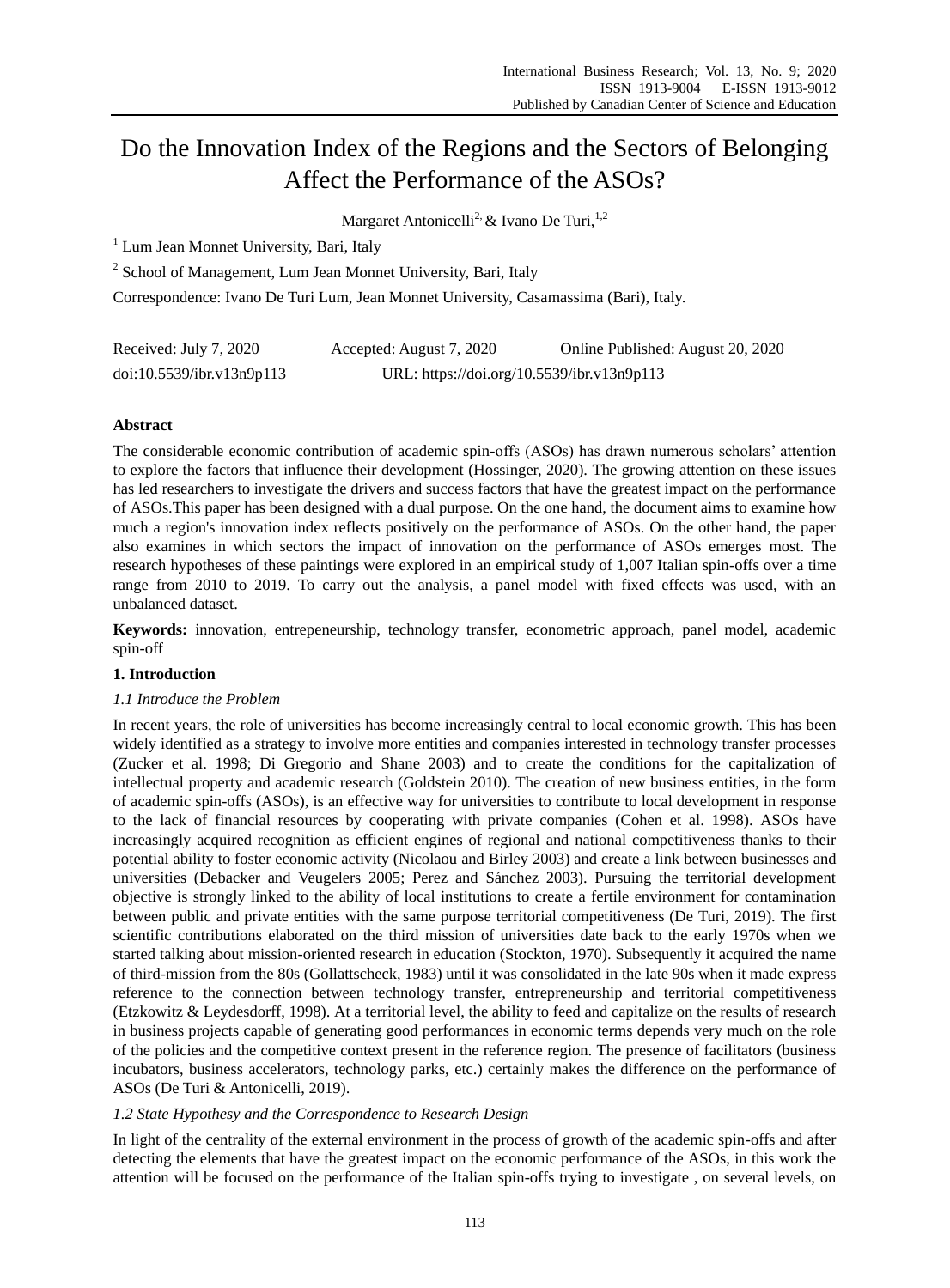the role of local policies and localization.

Specifically, by crossing information relating to the performance of ASOs in single regions and the related information in terms of innovation index, we will try to identify which regions have most created an economic environment capable of fueling the growth processes of academic spi-offs.

Based on statements like these just reported, actually to the research hypothesis, the present study will develop on the following hypothesis:

- H1: Is there a connection between the geographical area of belonging and the performance of the Asos? Regarding to this hypotesys, we want to affirm that the relationship is positive and statistically significant
- H2: Does the innovation index of the regions reflect on the performance of the ASOs? As the difference of innovation between the Italian regions is marked, in this study we want to demonstrate that this link is positive and statistically significant
- H3: Are there any sectors that are most affected by the innovation index of the regions in which they are located? The propensity for this to want to be strongly inclined towards innovation both in terms of process and in terms of product is physiologically intrinsic to the nature of a company. Starting from this consideration, through the study we want to test and affirm the relationship between these components and, in particular, the hypothesis in question hypothesizes a statistically significant and positive relationship.

#### **2. The Role of Policy Makers in a Rapidly Changing Business World**

The context of Italian SMEs is increasingly becoming aware of the fact that creating easily replicable goods does not generate the same value that was generated before, and that education, creativity, inventiveness, knowing how to combine "artisan knowledge" and ability innovative, they are key ingredients to increase competitiveness by positioning itself in the highest segments of the world market, thus guiding the country on a path of lasting and sustainable growth. The policies implemented in recent years have tried to accompany these processes of change. Their main objective was in fact to encourage the transition from an economy to a manufacturing center of gravity to an economy in which research and development, innovation, digital technology and all the services that gravitate around industry can take on an increasingly strategic role. An attempt was therefore made to adapt industrial policy to the new needs expressed by the market, accompanying it and integrating it increasingly within a framework of interventions aimed at supporting industrial research. The dialogue between administrations and public and private bodies in charge of industrial policies and policies for R&D and innovation (MIUR, MISE, first of all), as reported in many studies , has become essential. This need is increasingly leading to experimenting models of collaborations and consultations, in line with the objectives set by the EU. Following therefore the indications of the European Commission, which urges member states to a more effective coordination aimed at promoting excellence and territorial vocations, avoiding fragmentation and overlapping (S3, smart specialization strategy), our policy makers are increasingly committed - at various institutional levels, with representative companies / associations and with qualified bodies for R&D and innovation - in the definition of policy tools that have a real response with the territorial vocations and with the real needs of our production fabric (Altobelli, Carnazza, 2015). The formulation of effective innovation policy lines - be they national, regional / local or sectoral - requires upstream a systemic vision of the networks of public and private institutions involved in various ways in R&D and innovation processes and a representation complete with their structure, typologies, functions and interconnecting links. To this end, the prevailing approach at international level is that of the so-called national research and innovation systems (NIS), which represent the conceptual reference within which the institutions that deal with the generation, application and dissemination of scientific knowledge must be placed. and technology within each country. In particular, regional innovative forms differ not only based on specific strategies and technological performance within companies, but also based on external and contextual elements favorable to innovation and systemic interactions. Ultimately, the need to consider the overall system is due to the fact that there is no direct correlation between input (volume of R&D) and output (innovations introduced on the market): the effectiveness of the process of transforming knowledge into concrete innovation depends by the structure of the system, that is, by the completeness of the institutions necessary for its proper functioning and by the intensity and correctness of the existing ties (Galli, 2010). The relationships that are created between the innovation players at local, regional and national levels contribute to the creation of a profitable environmental context for the indirect improvement of business performance.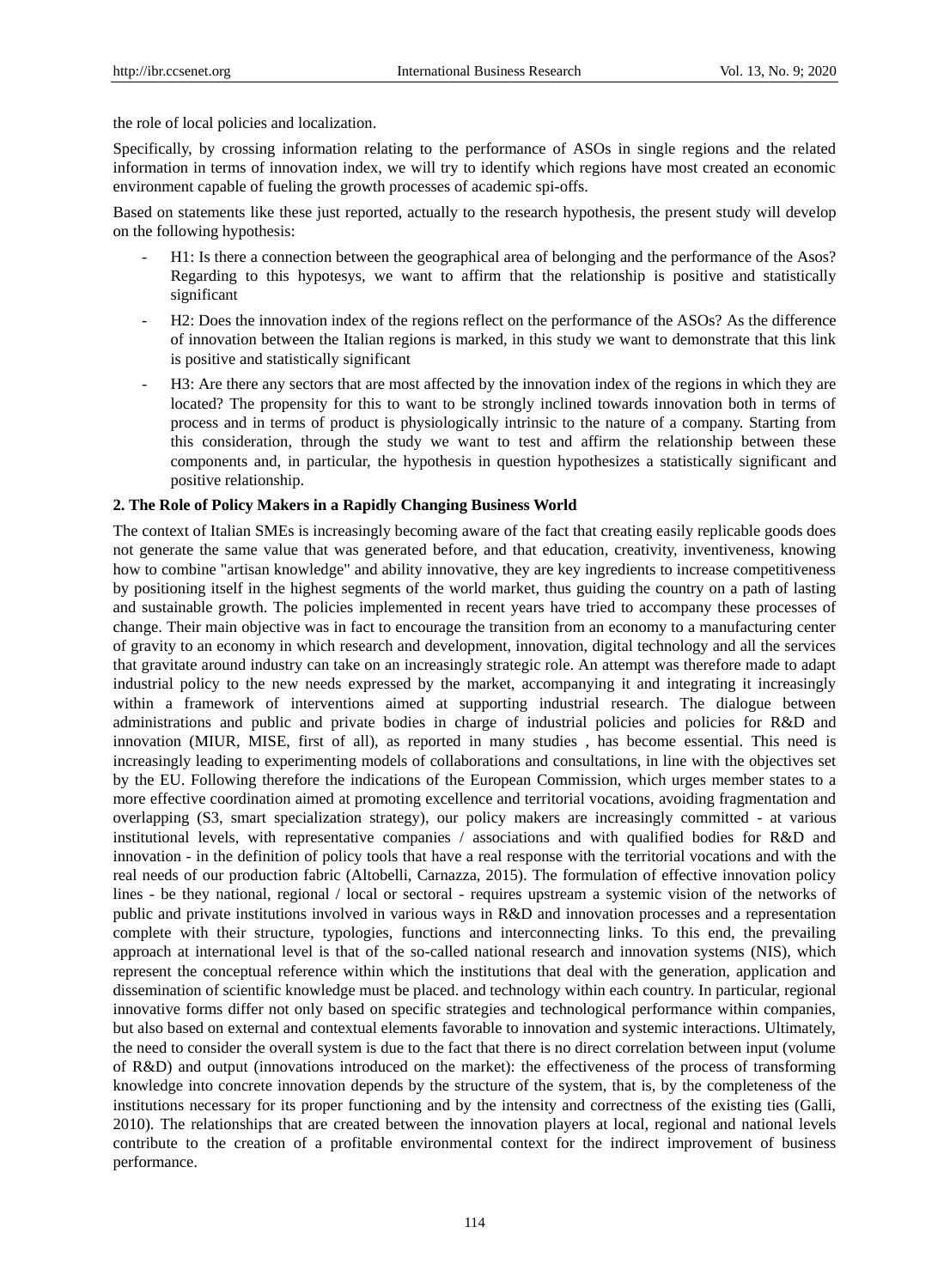#### **3. Empirical Analysis**

## *3.1 Sample*

The sample on which this study is based sees the questioning of the platform Spin-off Italy for the identification of the Italian spin offs. The 1007 spin-offs in Italy from 2010 to 2019 were screened. The Italian platform used for research is, the only Italian portal containing updated information on the spin-offs of Italian public research (De Turi, Antonicelli, 2020). Through the portal, it was possible to obtain detailed information on the characteristics of the spin-offs, both at the registry level and at the economic-financial level. Based on the nature of the research in question, the database most used in this study was Aida Bureau Van Dijk. Furthermore, this information was implemented by additional data extracted from the European Commission platform. For the purposes of econometric research, it was decided to consider only the Italian spin-offs of public research currently active; for our final representative sample of the phenomenon of academic spin-offstherefore, from our reference sample, it was necessary to eliminate the companies registered on the dataset as discontinued or in liquidation ((De Turi, Antonicelli, 2020).

#### *3.2 Methodology*

In this study it was performed a fixed panel model. The data in panel format combine information relating to the characteristics of N individuals in it temporal instant with those detected for the same individuals in different T periods of time. In type models panel the available data therefore have both characteristics of:

• Cross Section Data: for a given moment the characteristics of multiple individuals are observed;

• Time Series data: for a given collective of individuals the different characteristics are detected in different moments.

(1)

Since the cross section and time series data each have their own peculiarities, they carry with them all the complications above all as regards the disappearance of some classical hypotheses of the model linear regression.

$$
Y = X\beta + \varepsilon \tag{2}
$$

Through (2) it is possible to introduce the notation. The vector Y of dimension (NT  $\times$  1) is obtained applying the vec operator to the matrix (1) and represents the dependent variable, the matrix of the regressors X has dimension (NT × k), while the k-dimensional vector β contains the unknown parameters to be estimated. The term disturbance ε has the same dimensions as the dependent variable.

When we discuss about longitudinal data we mean a structure like the one illustrated by the matrix (1) in the which generally the number of individuals is high, while that relating to the temporal dimension is rather contained.

Note that if the assumptions about the variance and covariance matrix  $\Omega$  and the constant (if any) respect those of the pooled time series models, they automatically become can be used in this context simply by exchanging indices relating to individuals and time (De Turi, Antonicelli, 2019).

Considering the i-th individual, the fixed effects model is configured as follows

$$
y_i = \alpha_i + \beta x_i + \varepsilon_i \tag{3}
$$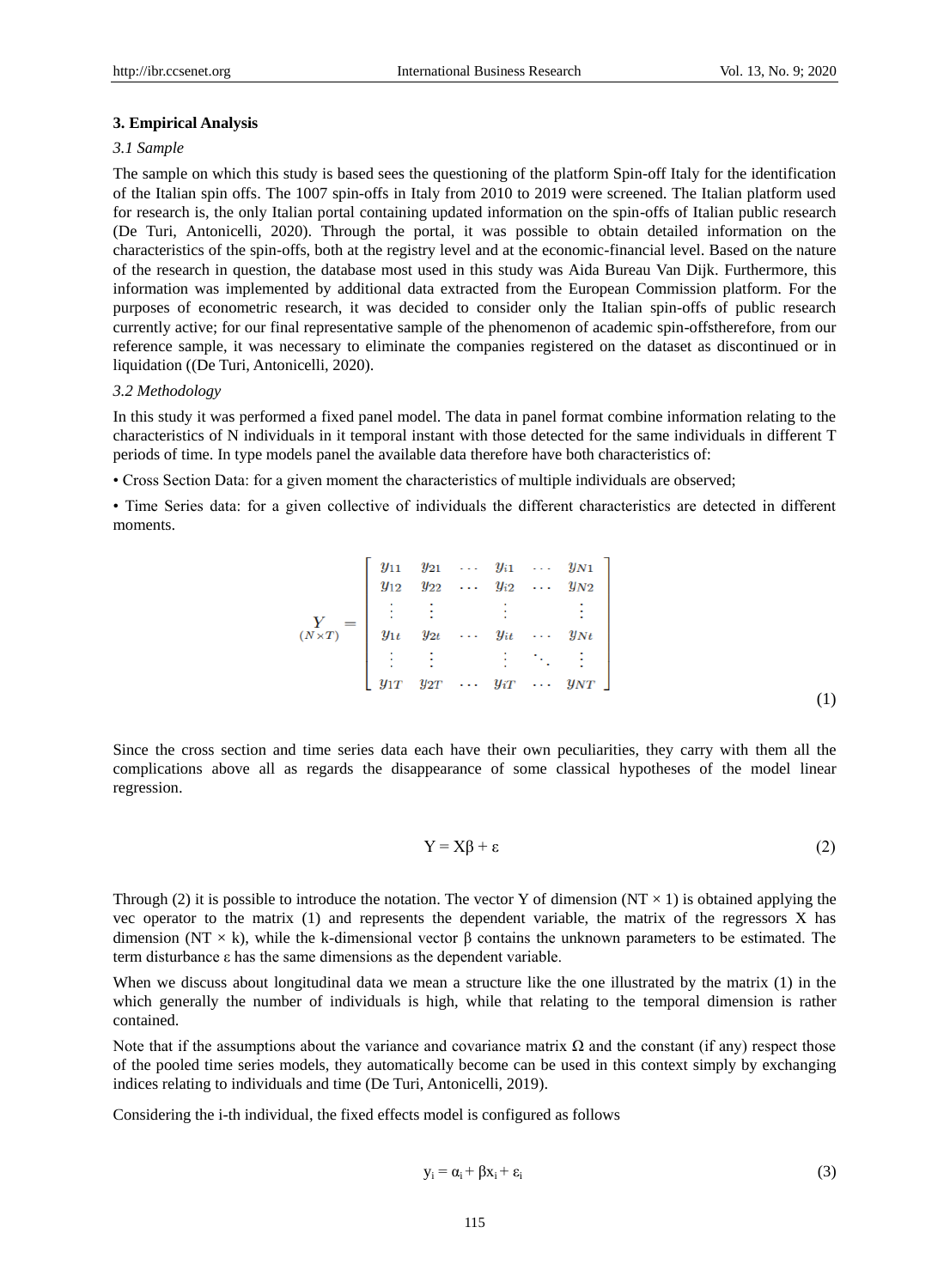Where yi and εi have dimension (T × 1), xi has dimension (T × k) and  $\beta$  is the vector containing k parameters from to estimate (De Turi, Antonicelli, 2019). The peculiarity of this function concerns the constant which is configured as a vector of T constant elements equal to αi: this characteristic indicates first of all that for each individual only one value has to be estimated f the constant and that, if  $\alpha_i \neq \alpha_j$  for every  $i \neq j$ , this constant measures the individual effect, i.e. that set specific characteristics of each individual which however remain unchanged over time. In practice, in model there are in all  $k + N$  parameters to estimate, k contained in the vector β and N constants for the different ones individuals. These constants represent the characteristic heterogeneity between individuals in the system peculiar to panel data (De Turi, Antonicelli, 2019). By generalizing the function described above, rewriting it in matrix form, it is possible to write

$$
\begin{bmatrix}y_1\\y_2\\ \vdots\\y_{N-1}\\y_N\end{bmatrix}=\begin{bmatrix}v_T & 0 & \dots & 0 & X_1\\0 & v_T & \dots & 0 & X_2\\ \vdots & \vdots & \ddots & \vdots & \vdots\\0 & 0 & \dots & 0 & X_{N-1}\\0 & 0 & \dots & v_T & X_N\end{bmatrix}\begin{bmatrix}\alpha_1\\ \alpha_2\\ \vdots\\ \alpha_N\\ \beta\end{bmatrix}+\begin{bmatrix}\varepsilon_1\\ \varepsilon_2\\ \vdots\\ \varepsilon_{N-1}\\ \varepsilon_N\end{bmatrix},\qquad(4)
$$

where  $iT$  is a vector containing T elements equal to 1. In compact form we have therefore

$$
Y = [ (I_N \otimes \iota_T) \quad X ] \left[ \begin{array}{c} \alpha \\ \beta \end{array} \right] + \varepsilon
$$
 (5)

or

$$
\underset{(NT \times 1)}{Y} = \left(\underset{(NT \times N)}{I_N} \alpha \underset{(N \times 1)}{X} + \underset{(NT \times k)}{X} \underset{(k \times 1)}{\beta} + \underset{(NT \times 1)}{\varepsilon}
$$
\n
$$
(6)
$$

Since the values of the vector  $\alpha$  are not observable they would fully enter the error of the model but, if so, they could be correlated with the explanatory variables Xi and the estimate would result distorted.

This function allows you to estimate the model through the OLS as all the classic hypotheses are respected. The model is called a dummy variable model because it is necessary to construct N (nuerosity) of individual effects) dummy variables to be inserted within the regressors matrix. The estimator you are gets undistorted, consistent and BLUE. Given that for the properties of the product of Kronecker it holds

$$
(IN \otimes iT)'(IN \otimes iT) = IN \otimes i'T T = T IN
$$
\n(7)

it turns out

$$
\left[\begin{array}{c}\n\hat{\alpha} \\
\hat{\beta}\n\end{array}\right] = \left[\begin{array}{cc}TI_N & (I_N \otimes \iota_T)'X \\
X'(I_N \otimes \iota_T) & XX'\n\end{array}\right]^{-1} \left[\begin{array}{c}(I_N \otimes \iota_T)'Y \\
X'Y\n\end{array}\right].
$$
\n(8)

To invert the matrix contained within the expression of the OLS estimator, a known result is used on partitioned matrices and, after some calculations you get to

$$
\begin{bmatrix} \hat{\alpha} \\ \hat{\beta} \end{bmatrix} = \begin{bmatrix} \frac{1}{T} (I_N \otimes \iota_T)'(Y - X\hat{\beta}) \\ (X'MX)^{-1}X'MY \end{bmatrix},
$$
\n(9)

where  $M = INT - P$  is the projection matrix which, applied to a variable, for each individual returns lo deviation from the time arithmetic mean. This matrix, by definition, turns out to be square (NT  $\times$  NT), diagonal block,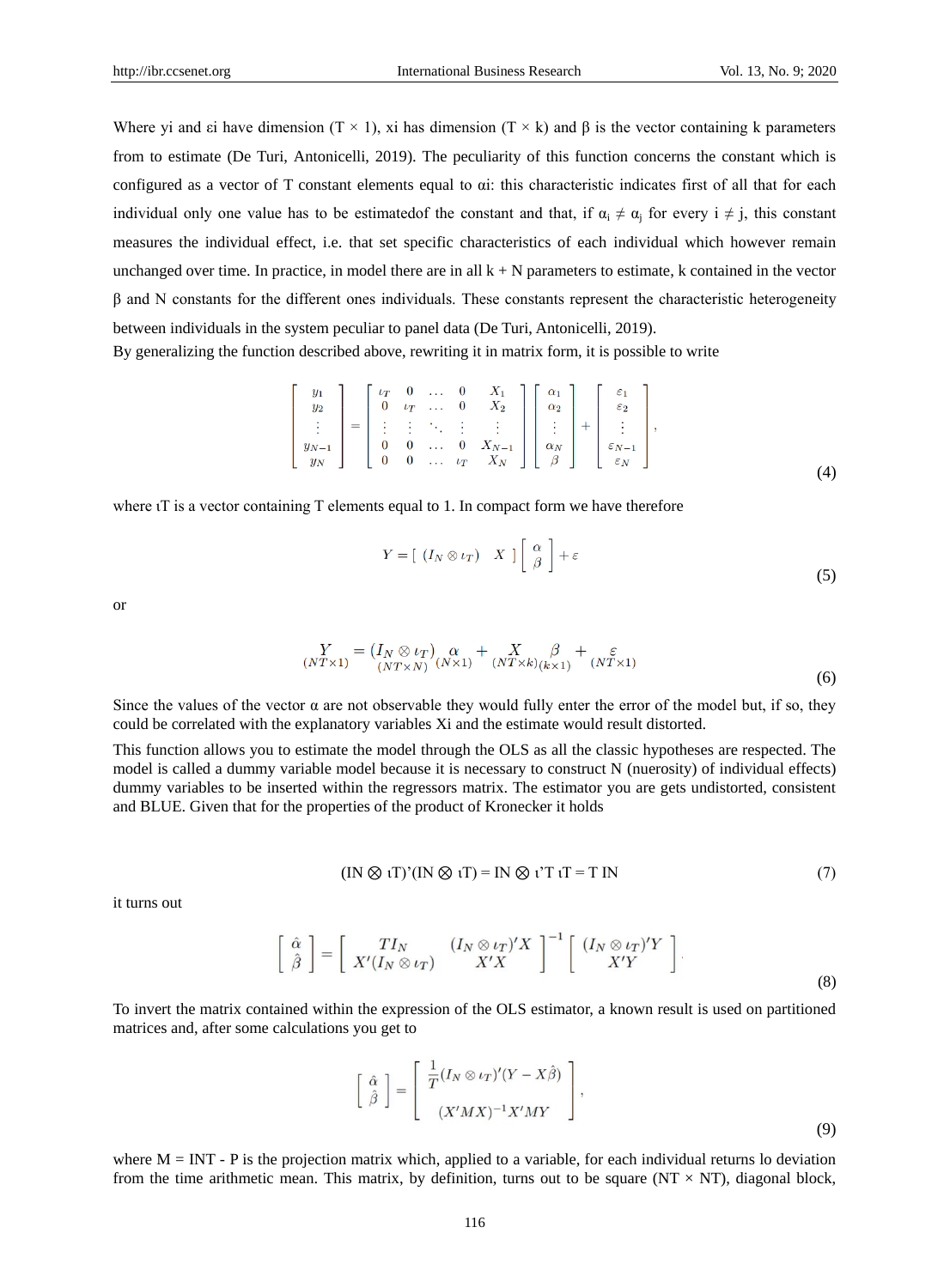symmetrical and idempotent.

Taking into account the estimator βˆ determined in equation (9) and keeping in mind the property of idempotency of the matrix M occurs

$$
\hat{\beta} = (X'MX)^{-1}X'MY
$$
  
=  $(\dot{X}\dot{X})^{-1}\dot{X}\dot{Y}.$  (10)

This estimator is therefore obtainable also through the OLS regression of  $Y' = MY$  on  $X' = MX$ ; in practice it comesapplied the classic linear model where both the dependent variable and the matrix of the regressors are expressed in deviation from the corresponding individual averages calculated with respect to time.

The βˆ estimator therefore takes the name of Within Estimator as it takes into account the individual effects

thanks to the transformation carried out through the matrix M, but eliminates them from the model using for each we identify the information deriving from temporal variations (variations "in groups").

The within estimator and the dummy variable estimator always produce the same numeric values. Once the within estimator is obtained, the individual effects excluded from its calculation can be exploited through equation (8), in fact

$$
(I_N \otimes \iota_T)\alpha = Y - X\beta
$$
  
\n
$$
\frac{1}{T}(I_N \otimes \iota_T)'(I_N \otimes \iota_T)\alpha = \frac{1}{T}(I_N \otimes \iota_T)'(Y - X\hat{\beta})
$$
  
\n
$$
\frac{1}{T}(I_N \otimes \iota_T')(I_N \otimes \iota_T)\alpha = \frac{1}{T}(I_N \otimes \iota_T)'(Y - X\hat{\beta})
$$
  
\n
$$
\frac{1}{T}(I_N \otimes T)\alpha = \frac{1}{T}(I_N \otimes \iota_T)'(Y - X\hat{\beta})
$$
  
\n
$$
\hat{\alpha} = \frac{1}{T}(I_N \otimes \iota_T)'(Y - X\hat{\beta}).
$$
\n(11)

Equation (11) shows that, for each individual, the constant is equal to the difference between the individual average of the dependent variable and the individual means of the regressors weighted by the within estimator. From the point of view of the individual, analytically we have

$$
\hat{\alpha}_i = \bar{y}_i - \bar{x}_i \beta \tag{12}
$$

The constants  $\alpha$  with  $i = 1, 2, \ldots$ , N capture the effect of those variables that vary between individual and individual, but they remain unchanged over time; therefore the within estimator takes into account only the heterogeneity between individuals. The most obvious limitation of this approach consists in the impossibility of including regressors in the model assume a constant value within the observations relating to the individual: from the point of view statistical, this impossibility derives from the fact that an explanatory variable with this characteristic would result collinear with (IN ⊗ιT) in equation (8), while from an algebraic point of view calculate the deviation of these variables by their individual mean value (through the matrix M) would produce columns of zeros in the matrix of regressors who therefore would not have full rank. In this case the OLS method would therefore not be applicable.

For the verification of hypotheses relating to the absence of heterogeneity between individuals, the zero test of the constants αi is of no practical use. Instead it is possible to build a test `F in which the null hypothesis is H0:  $\alpha$ 1 =  $\alpha$ 2 = . . . =  $\alpha$ N (N - 1 constraints in all); the test statistic is

$$
\frac{\tilde{\varepsilon}'\tilde{\varepsilon} - \hat{\varepsilon}'\hat{\varepsilon}}{\hat{\varepsilon}'\hat{\varepsilon}} \cdot \frac{NT - N - K - 1}{N - 1} \sim F_{N - 1, NT - N - K - 1},\tag{13}
$$

where ˜ε and ˆε are the residuals of the constrained and free models respectively, while the correct estimator and consistent for the variance is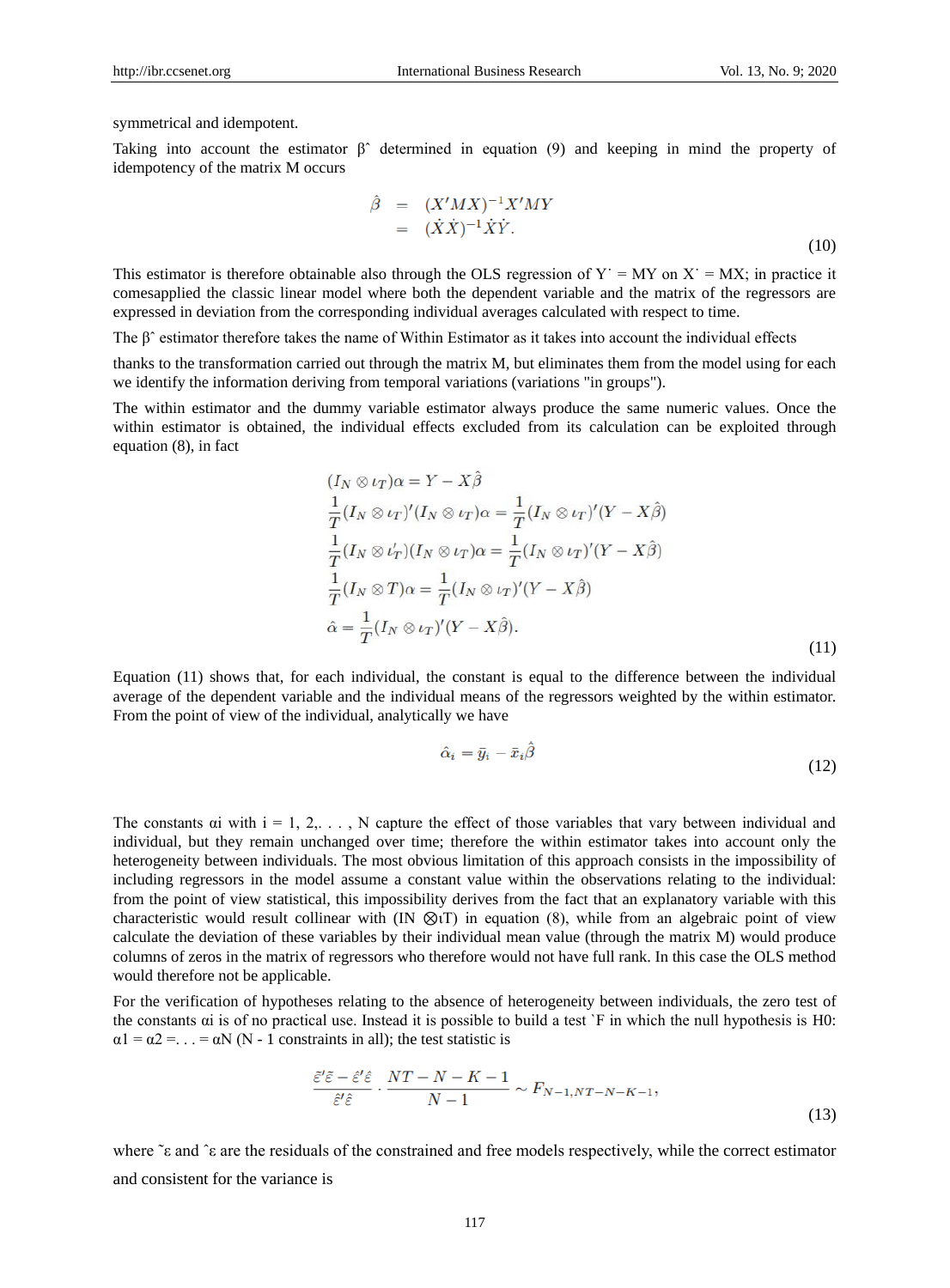$$
\hat{\sigma}_{\varepsilon}^{2} = \frac{\hat{\varepsilon}' \hat{\varepsilon}}{NT - N - K - 1}.
$$
\n(14)

Considering this we also have V ar  $(\beta^{\hat{ }}) = \hat{\sigma}_{\epsilon}^2 (X^{\hat{}} M X)^{-1}$ . Finally, note that, under H0, in fact lo within estimator coincides with the pooled estimator.

The estimator within is

- BLUE,
- consistent for NT  $\rightarrow \infty$ ,
- asymptotically normal since it is

$$
\sqrt{NT}(\hat{\beta} - \beta) \xrightarrow{d} N\left(0, \sigma_{\varepsilon}^2 Q^{-1}\right),\tag{15}
$$

where

$$
Q = \lim_{NT \to \infty} \left( \frac{1}{NT} X' M X \right)^{-1}.
$$
 (16)

#### *3.3 Results and Discussion*

The object of the analysis, as well as the dependent variables of our model, are represented by the income and productivity of the employees. Through these variables, we want to investigate how much these business aspects are determined and influenced by the identified regressors.

Specifically, the variables analyzed are:

- REVENUE, indicates in thousands of euro the average amount of economic utility that an enterprise achieves in its sales and services;

- EMPLOYEES PRODUCTIVITY, measures the efficiency of the production process, given by the relationship between output and input  $(\rightarrow)$  production factor);

- REGIONAL INNOVATION SCOREBOARD, is a comparative assessment of regional innovation based on the European innovation scoreboard methodology, using 18 of the latter's 27 indicators

- EMPLOYEES, expresses the average number of employees assigned during the three-year period;

- EBITDA, gross operating profit expressed in thousands of euros, the income from the operational management of a company excluded from the calculation of the financial decisions and the tax context;

- OPERETING PROFIT, is the difference between a company's revenues and costs is indicated. If this difference is positive, it is commonly called profit or surplus or surplus, otherwise it is called loss or deficit or deficit;

- ROI, is a balance sheet index that indicates the profitability and economic efficiency of the characteristic management regardless of the sources used: that is, it expresses how much the capital invested makes;

- ROS, represents the average operating result per unit of revenue. This ratio expresses the company's profitability in relation to the remunerative capacity of the revenue stream;

- ROE, return on equity capital expressed as a percentage of the ratio between Net Income and Equity;

- GDP pro capita regional is calculated by comparing the GDP expressed at market prices to the population residing in the region.

The Dummy variables taken into consideration are:

- ZONE, used to indicate the geographical area in which the company is located, it takes on value 1 if it is located in the Islands, 2 in the South, 3 in the Center, 4 if it is located in the North-East and finally 5 in the Northwest;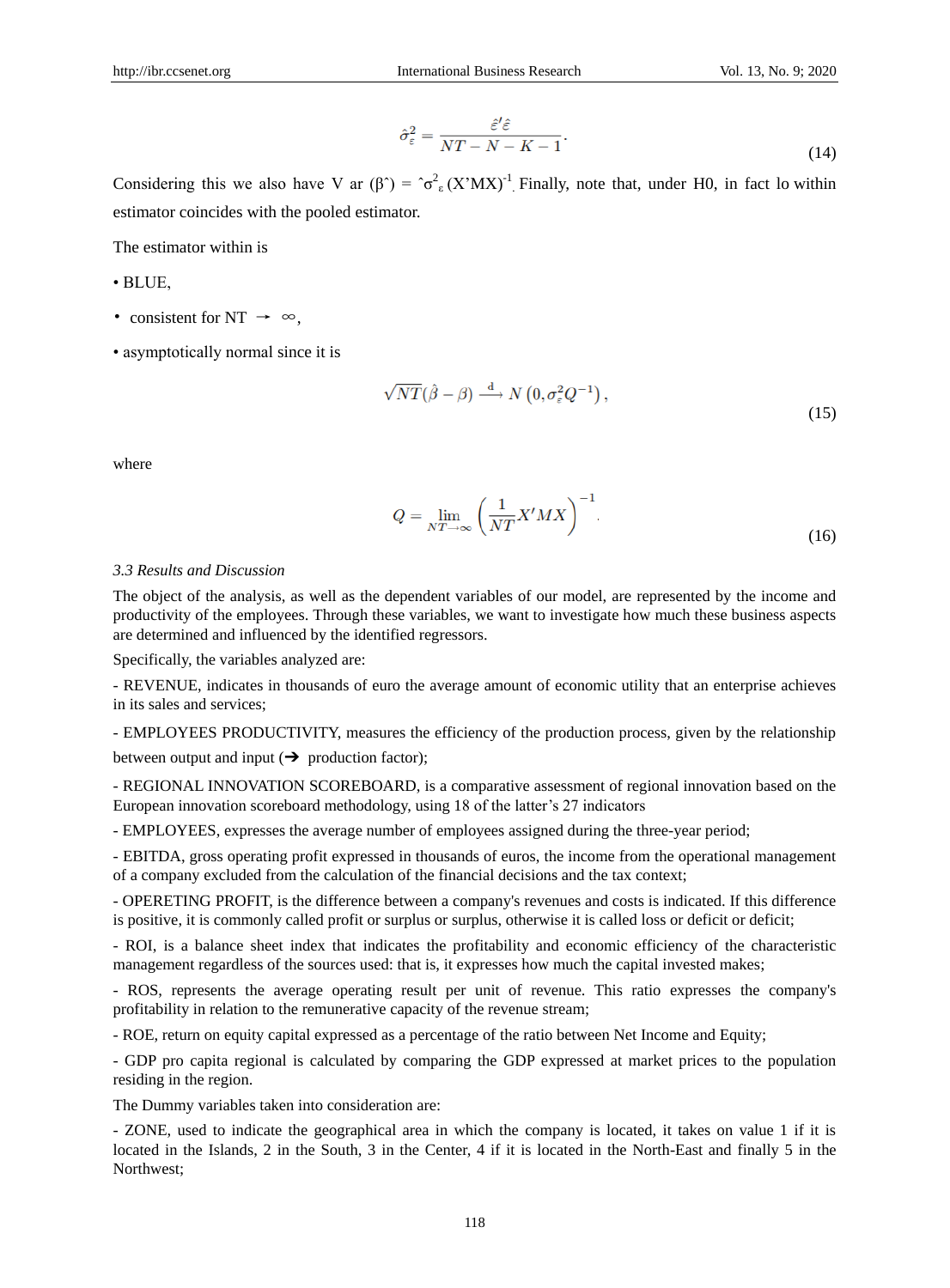- SECTOR, used to indicate the economic sector of reference, assumes value 1 in the case the activity is inherent in Agriculture / Fishing, 2 in the case of Industry and IOT / Crafts, 3 for Services, 4 for Trade and finally 5 if it operates in Tourism;

In the first analysis, we proceeded with the study of descriptive statistics and the correlation matrix. Regarding to the approach, it was decided to insert a classical structure of the descriptive statistics rather than the panel approach which provides for the analysis of different indicators with overall structures (which coincides with what was declared) between and within. This was possible because there were no significant differences among the different approaches (De Turi, Antonicelli, 2019). In these analyzes, dichotomous variables were excluded.

The study consists of two phases: a first descriptive statistical approach and econometric analyzes will be performed with fixed effect panel approaches. With regard to the first component of the study, we proceeded to the study of descriptive statistics and the correlation matrix. As for the approach, it was decided to insert a classical structure of descriptive statistics instead of the panel approach, which provides for the analysis of different indicators with overall structures (which coincides with what has been declared) between and within. This was possible because there were no significant differences between the different approaches. In these analyzes, dichotomous variables were excluded (De Turi, Antonicelli, 2019).

|    | Variables                        | Mean     | SD    |          | 2        |               | 4              | 5        | 6        |         | 8       | 9    | 10 |
|----|----------------------------------|----------|-------|----------|----------|---------------|----------------|----------|----------|---------|---------|------|----|
|    | Revenues                         | 327.30   | 7.22  |          |          |               |                |          |          |         |         |      |    |
| 2  | $RIS**$                          | 125.91   | 9.34  | $0.78*$  |          |               |                |          |          |         |         |      |    |
| 3  | <b>EBITDA</b>                    | 22.56    | 39.15 | 0.87     | $0.78*$  |               |                |          |          |         |         |      |    |
| 4  | <b>Employees</b>                 | 3.45     | 3.04  | $-0.37*$ | $-0.67*$ | $-0.22$       |                |          |          |         |         |      |    |
| 5  | <b>ROI</b>                       | 2.37     | 8.34  | 0.28     | $0.42*$  | $0.29*$       | 0.31           |          |          |         |         |      |    |
| 6  | <b>ROE</b>                       | 4.87     | 5.45  | $0.29*$  | 0.21     | 0.38          | $-0.09$        | 0.34     |          |         |         |      |    |
| 7  | <b>ROS</b>                       | 7.34     | 2.28  | $-0.26$  | $-0.19*$ | $-0.29$       | 0.11           | $-0.01*$ | $-0.19$  |         |         |      |    |
| 8  | <b>Employees</b><br>Productivity | 32.45    | 9.45  | $0.31*$  | 0.76     | $0.75*$ 0.23* |                | 0.15     | 0.12     | 0.21    |         |      |    |
| 9  | Opereting<br>Profit              | $-19.45$ | 31.23 | $-0.09$  | $-0.21$  | $-0.09*$      | 0.11           | $0.00*$  | $-0.13*$ | 0.34    | $-0.19$ |      |    |
| 10 | GDP per<br>capita                | 273.87   | 9.45  | 0.12     | 0.56     |               | $0.45$ $0.37*$ | 0.23     | 0.11     | $0.37*$ | 0.67    | 0.09 | -1 |

Table 1. Descriptive statistics and correlation matrix

 $*p$ -value  $< 0.001$ 

#### *\*\*Regional Innovation Scoreboard*

Table 1 illustrates the descriptive statistics anda the correlation matrix for all variables for which there are no anomalies or statistics problems. All variables were analysed following the classic approach adopted for panel or multilevel analysis, for all observed variables, the analysis values shows the inexistence of outliers. Instead, as regards the standard deviation it is possible to observe how very similar values emerge from the overall and between approaches. This confirms a substantial condition of homogeneity both at the overall level and between countries. The same situation is also evident in the overall and between analysis applied to the minimum and maximum values. Furthermore, the standard deviation values, obtained performing the within approach, are lower than the other types of standard deviation. Moreover, the low values indicate there are no exogenous events that have altered the trend of the analysed variables. Regarding to the correlation matrix values the non-existence of high correlation values confirms, in the model, the possibility of coexistence of all the selected variables. Finally, the Variance Inflation Factor (VIF) test was carried out that confirms the absolute absence of multicollinearity since values less than 10 emerged for all the independent and control variables (Myers, 1990).

Tables 2 and 3 illustrate the result of multiple regression fixed effect models.

In the first case, the three models developed see sales revenues as the dependent variable, while in the second case the 3 models developed see sales employees productivity as the dependent variable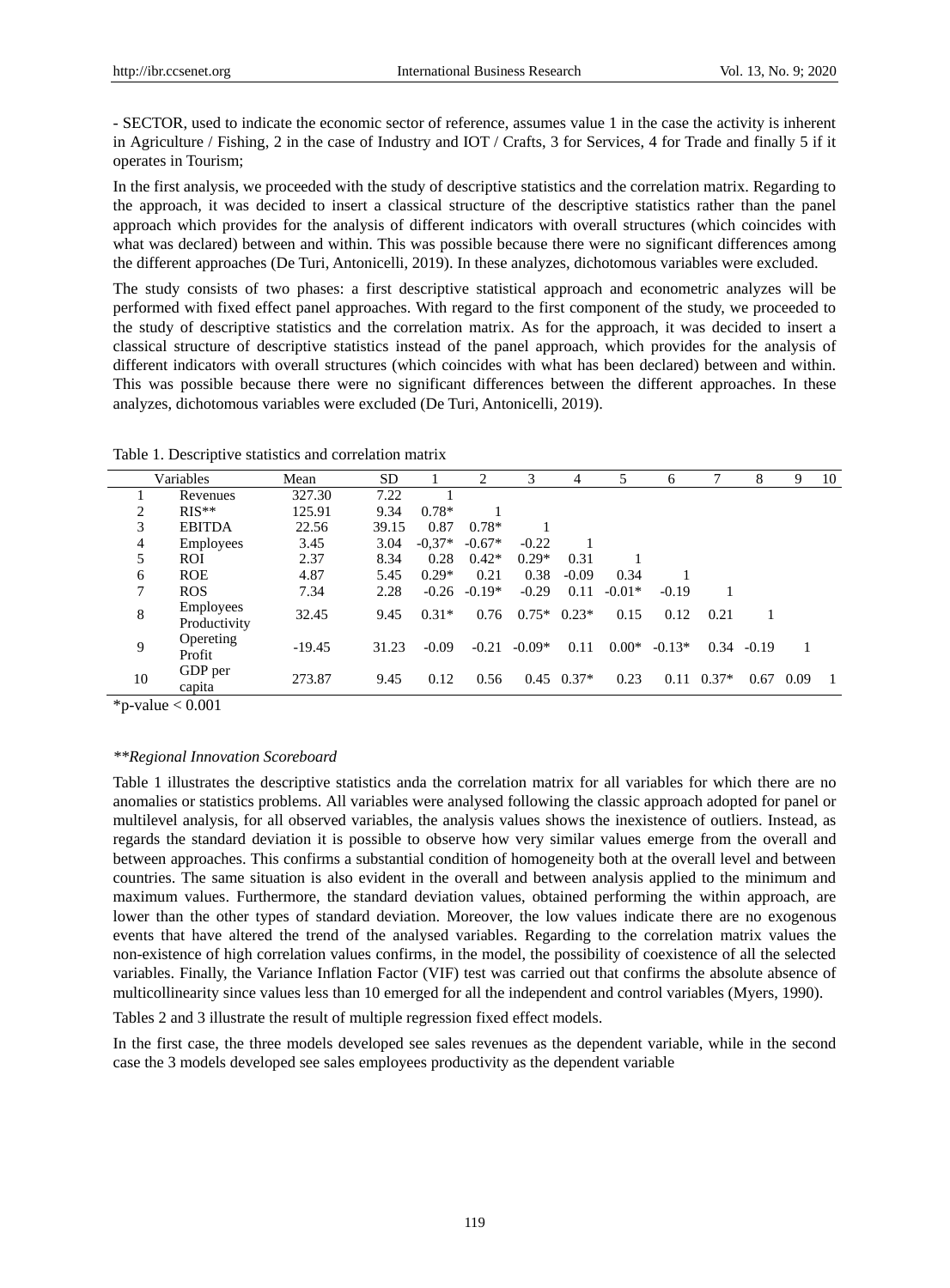#### Table 2. Multiple Fixed effect Models

| Dependent Variable            |           |            |           |
|-------------------------------|-----------|------------|-----------|
|                               | 1         | 2          | 3         |
| <b>RIS</b>                    | $0.89***$ | $0.67*$    | 0.34      |
| <b>EBITDA</b>                 | $2.54**$  | $4.12**$   | 1.78*     |
| <b>Employees</b>              | $-0.34*$  | $-0.76**$  | $-0.97**$ |
| <b>ROI</b>                    | $2.45*$   | $0.98 *$   | $0.23*$   |
| <b>ROE</b>                    | $1.43***$ | $0.65**$   | $0.34*$   |
| <b>ROS</b>                    | 3.56      | 0.11       | 0.23      |
| <b>Employees Productivity</b> | $0.98*$   | $0.77*$    | $0.37*$   |
| <b>Operating Profit</b>       | 2.56      | $5.34*$    | $8.45**$  |
| GDP regional                  | $1.43***$ | $3.44*$    | $2.65*$   |
| Industry and ICT              |           | 231.65***  |           |
| Service                       |           | $32.15*$   |           |
| Nord East                     |           |            | 56.32 *** |
| Nord West                     |           |            | 43.54*    |
| Center                        |           |            | $26.35*$  |
| Years                         | YES       | <b>YES</b> | YES       |
| R-squared                     | 0.67      | 0.71       | 0.79      |

Regarding to the first three models, in which we have set "revenues" as the dependent variable. All regressors are, in most cases, statistically significant; moreover, the coefficients obtained, in terms of the type of impact on the dependent variable, are in agreement with the relative scientific literature.

As far as the validity of the performed models is concerned, all of them have excellent  $R<sup>2</sup>$  with values never lower than 0.65.

Table 3. Multiple Fixed effect Models

| Dependent Variable      |           | <b>Employees</b><br>Productivity |           |
|-------------------------|-----------|----------------------------------|-----------|
|                         |           | $\overline{c}$                   | 3         |
| RIS                     | $0.17**$  | $0.34**$                         | $0.15*$   |
| <b>EBITDA</b>           | $2.11*$   | $3.45*$                          | $2.03**$  |
| <b>Employees</b>        | $0.98***$ | $1.04**$                         | $2.05*$   |
| <b>ROI</b>              | $1.41**$  | 0.83                             | $1.37**$  |
| <b>ROE</b>              | 0.87      | $0.75*$                          | $0.74**$  |
| <b>ROS</b>              | $4.01*$   | 0.24                             | $0.51*$   |
| Revenue                 | $2.43**$  | $1.67*$                          | $1.09*$   |
| <b>Operating Profit</b> | 2.34      | 4.98**                           | $6.45***$ |
| GDP regional            | $1.71**$  | $2.76**$                         | $3.02**$  |
| Industry and ICT        |           | 178.54**                         |           |
| Service                 |           | $16.43**$                        |           |
| Nord East               |           |                                  | 38.28 **  |
| Nord West               |           |                                  | 21.56**   |
| Center                  |           |                                  | 15.24*    |
| Years                   | YES       | YES                              | YES       |
|                         |           |                                  |           |
| R-squared               | 0.73      | 0.78                             | 0.83      |

On the other hand, with regard to the subsequent models, in which we set "worker productivity" as the dependent variable, also in this case all the regressors are, in most cases, statistically significant; moreover, the coefficients obtained, in terms of type of impact on the dependent variable, appear to be in agreement with the cited scientific literature. Moreover, regarding to the dummy variables, the sector and the geographical area are extremely important for our analysis. In particular, as far as the sector is concerned, as previously stated, industry and ICT are driving forces with regard to company profitability and employee productivity.

With regard to the R squared, in these models the index is higher and, consequently, thanks to the important contribution of the inserted dummy variables, the explained variance is over 70%.

# **4. Conclusion**

With regard to the geographical aspect, the north-eastern Italian area is a driving force in terms of profitability